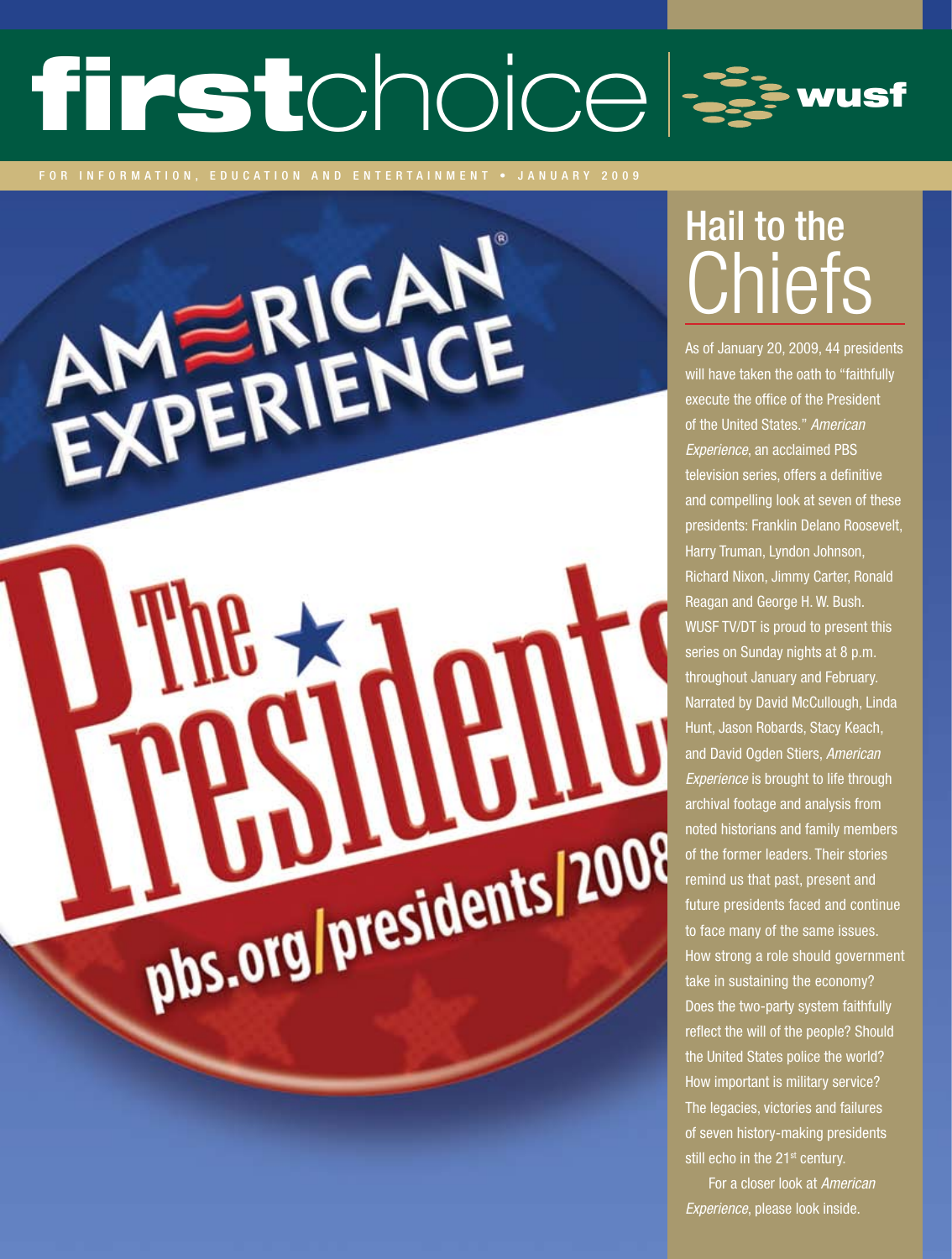#### WUSF Public Broadcasting: A range of media choices

#### **WUSF 89.7**

provides NPR news and classical music during the day and straight-ahead jazz at night. To keep you informed and engaged, we combine NPR's acclaimed global reporting with our own award-winning Florida coverage.

#### **WUSF 89.7 2**

delivers public radio's best news and information 24 hours a day. Its fresh spectrum of programs includes: *Fresh Air, Talk of the Nation, The Diane Rehm Show, The Splendid Table* and *On the Media*. This channel is available on HD digital radios and online at wusf.org.

#### **WUSF-TV/DT**

proudly broadcasts on four digital television channels over the air, on cable and on satellite. See the lineup in First Choice's Wusf Tv/D t Primetime section.

#### **wusf.org**

WUSF's website offers crystal-clear digital streams of our radio programming on<br>WUSF 89.7 and WUSF 89.7<del>'</del>. Podcasting allows listeners to download now and listen later. Both state-of-the-art services are free.



#### WUSF TV/DT January Highlights

#### GARDEN PATHS

This bountiful program is devoted to helping new and expert gardeners create beautiful backyards and gardens. Host Jodi Olson explores a variety of famous and lush garden sites to gather ideas, proven techniques and new approaches to make any yard more attractive. **Airs Saturdays at 11:30 a.m., beginning January 3**

#### RICK STEVES' IRAN

Join Rick as he explores the most surprising and fascinating land he's ever visited in this groundbreaking travel special. Experience Iranian life today in its historic capital and in a countryside village. **Airs Monday, January 12, at 9 p.m.**

#### OF SHARKS AND MEN

Humans reacted to sharks with a mix of fear and fascination long before *Jaws*. This brilliantly filmed series investigates the relationship between humans and this awe-inspiring ocean dweller, and separates myth from fact in the process. **Airs Thursdays at 9 p.m., beginning January 15**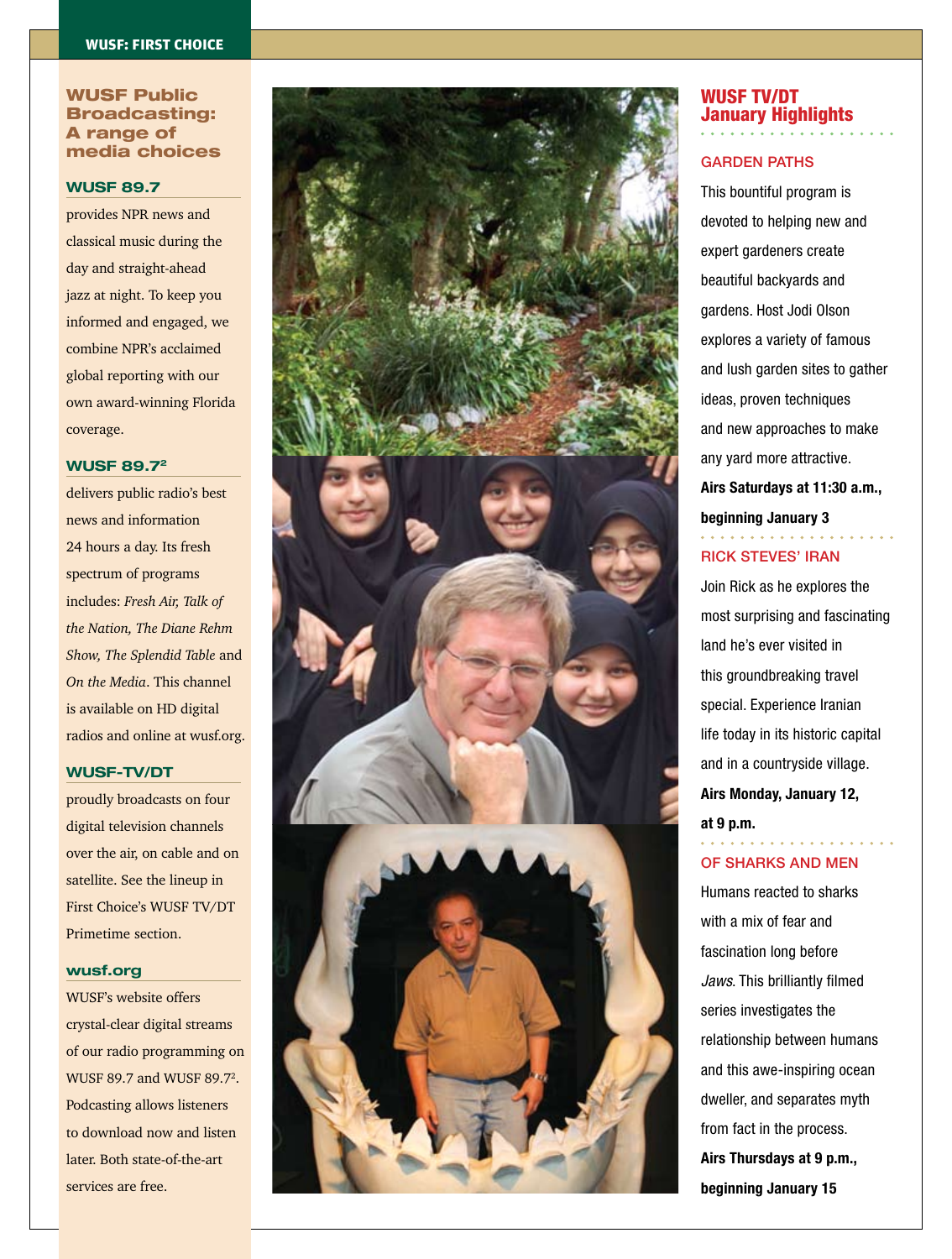# Florida Matters: A Story of Partnerships

### Launching a new television program takes more than just "lights, camera, action!"

It takes more than a year of research into the topics that are most important to the citizens of the region. It requires more than six months working to find a committed funding partner, and more than three months of set-building, and production staff meetings.

Starting this month, *Florida Matters*, WUSF 89.7's award-winning program, will have a counterpart on television. It's thanks to the creative efforts of WUSF staff and the generous financial support of The Mosaic Company.

A leading producer of fertilizer made from phosphate, a natural resource found in Florida, Mosaic helps farmers grow food across the world. Known for its partnerships with regional civic organizations and groups, Mosaic also helps grow a host of charitable and non-profit enterprises, including the expansion of WUSF's public service programming. Mosaic helped make a televised version of *Florida Matters* possible by generously sponsoring the program for the first 13 episodes. *continued on following page*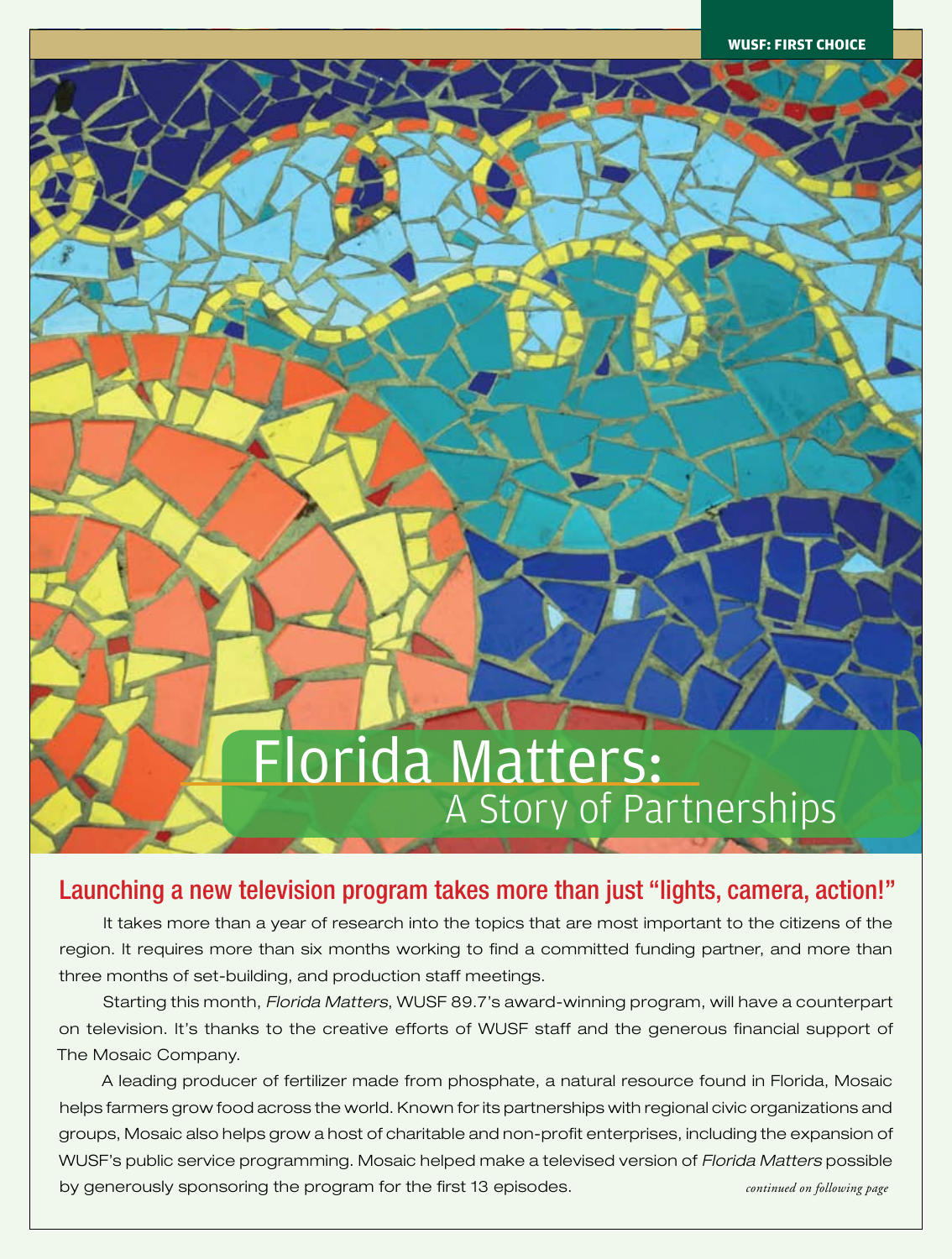#### **WUSF: FIRST CHOICE**

#### *continued from preceding page*

According to David Townsend, Mosaic's assistant vice president of public affairs, the company believes that, "programs like *Florida Matters*, which inform the public about vital current issues, help us all make better decisions for our state. Supporting it is Mosaic's way of supporting the central Florida community." He adds that giving back to the community is part of Mosaic's corporate culture.

"Enriching communities is one of our company's core values," notes Townsend. "We have a long legacy of strong community involvement, and we take our responsibilities as corporate citizens very seriously. Mosaic employs 3,000 people in central Florida. That's



a large footprint and it gives us an opportunity to influence this region in a positive way. Partnering with WUSF Public Broadcasting seemed an ideal way to do that."

**David Townsend** Mosaic's assistant vice president of public affairs

 Mosaic wants Mosaic's assisted to support the community—and there's no greater support we can offer than raising the level of discussion.

As a result of that partnership, a long-standing vision at WUSF Public Broadcasting will become a reality: *Florida Matters* will become a television program as well as

a radio show. "The radio and TV programs will complement each other," notes WUSF general manager, JoAnn Urofsky. "The two shows will tackle the same topics, but feature different experts offering their perspectives." She adds that the show's guests will explore vital topics concerning regional business, arts, civic and cultural issues.

"It'll be a show and tell format," notes WUSF's station manager, Tom Dollenmayer. "Expect a mix of interviews, discussions and segments outside the station. We might discuss a current exhibit at an area museum. If possible, we'll also take you there to see the artwork for yourself. Television is a visual medium and we intend to take full advantage of its potential."

The result will be deeper coverage and increased reporting about the central Florida community.

Urofsky says, "This kind of local programming is one thing we can't get from NPR or PBS. It has to be created at the station, by reporters who are part of the community. Nobody knows Florida better than the people who live here."

WUSF Public Broadcasting is working on broadening and deepening its connections with experts who represent the diversity of the state and of the audience.

David Klement, director for the Institute for Public Policy and Leadership at USF Sarasota-Manatee, is one resource. "I worked on the pilot episode exploring proposed amendments to the Florida Constitution, which aired in October," he says. "I was thrilled to be a part of it. The televised edition of *Florida Matters* fulfills our mission to educate the community. It's a natural partnership."

Urofsky adds, "We're delighted to make this program a reality, and so grateful for everyone's support and hard work. Our state is experiencing tough times and more than ever, the WUSF audience wants smart discussion, cool analysis and solid facts about the issues that matter to this community."

Townsend couldn't agree more.

"Mosaic wants to support the community—and there's no greater support we can offer than raising the level of discussion. That's exactly what this program does, and exactly what the WUSF audience demands. They're welleducated and interested in the world around them. Those are the kind of people we like to reach."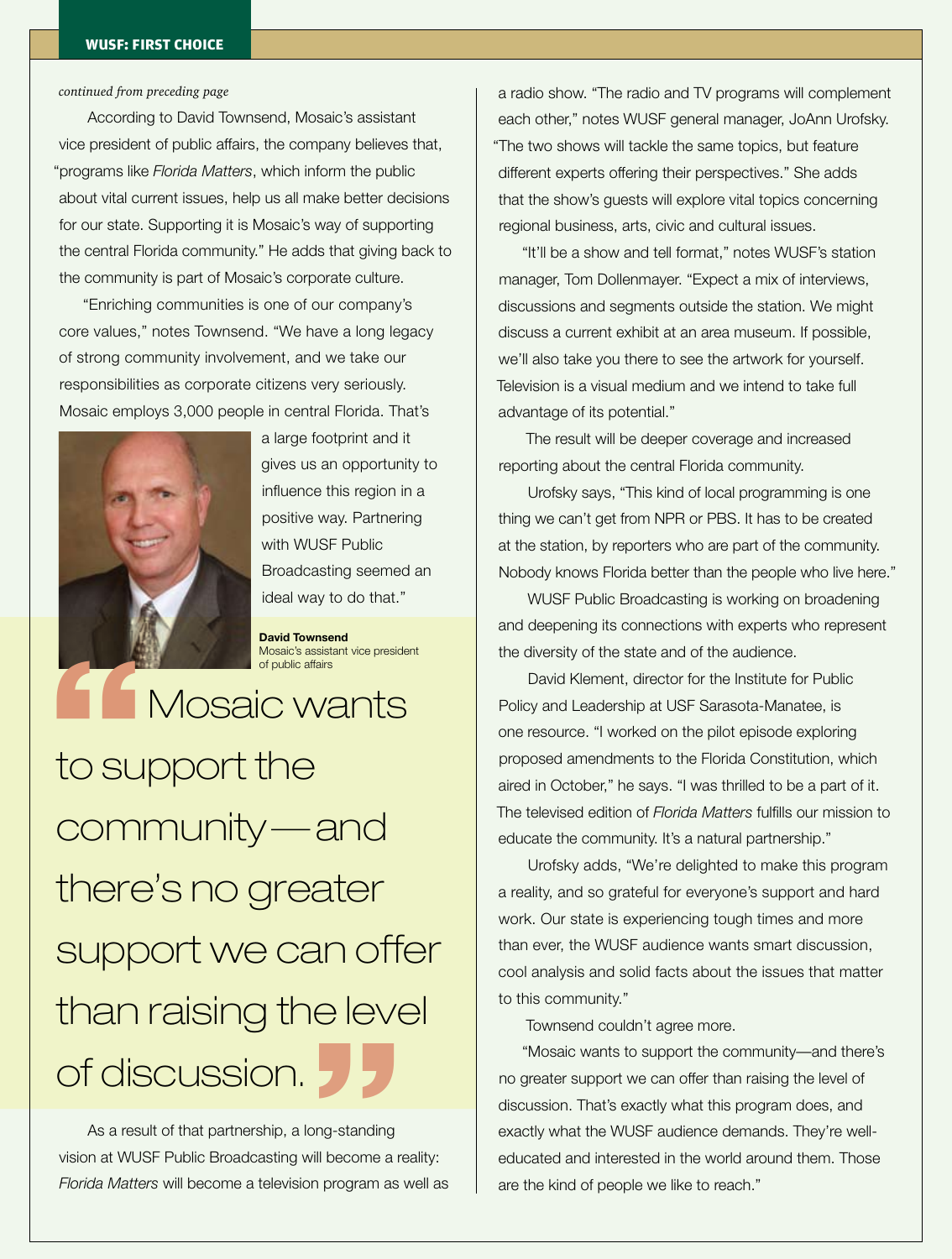## Singin' in the Rain! **Sport your WUSF support while staying dry with your WUSF logo umbrella. This 44" umbrella opens automatically, features a rubberized handle, and measures**

**It's yours for a \$120 contribution.** 

**15½" when folded.** 







# Happy New Year!

o paraphrase Dickens, 2008 was the best of times and the worst of times. What a groundbreaking, historic year it was—a year of financial shocks and historic transformations. At WUSF Public Broadcasting, we celebrate the potential of 2009.

This inauguration month is an excellent time to look back at the

legacy of American presidents. Throughout January and February, WUSF TV/DT is airing *American Experience*, a PBS series featuring the definitive biographies of seven world-changing presidents, including Franklin Delano Roosevelt, Harry Truman, Lyndon Johnson, Richard Nixon, Jimmy Carter, Ronald Reagan and George H. W. Bush.

January also marks the debut of the televised version of *Florida Matters*, a counterpart to our weekly public affairs radio segment. In this issue of *First Choice*, we explore the passion, hard work and support that helped make this a reality, including the decision of The Mosaic Company to support us in this vital venture.

We live in interesting times. It's our job to keep you informed and aware of the challenges. Our New Year's resolution for 2009? To keep bringing you more of the programming and innovation you love.

We know the future arrives—ready or not. We're busy preparing for the months ahead in 2009. Expect a lineup of compelling programming and special events. As a WUSF member, you'll be the first to know.

Happy New Year from all of us at WUSF!

*JoAnn Urofsky* General Manager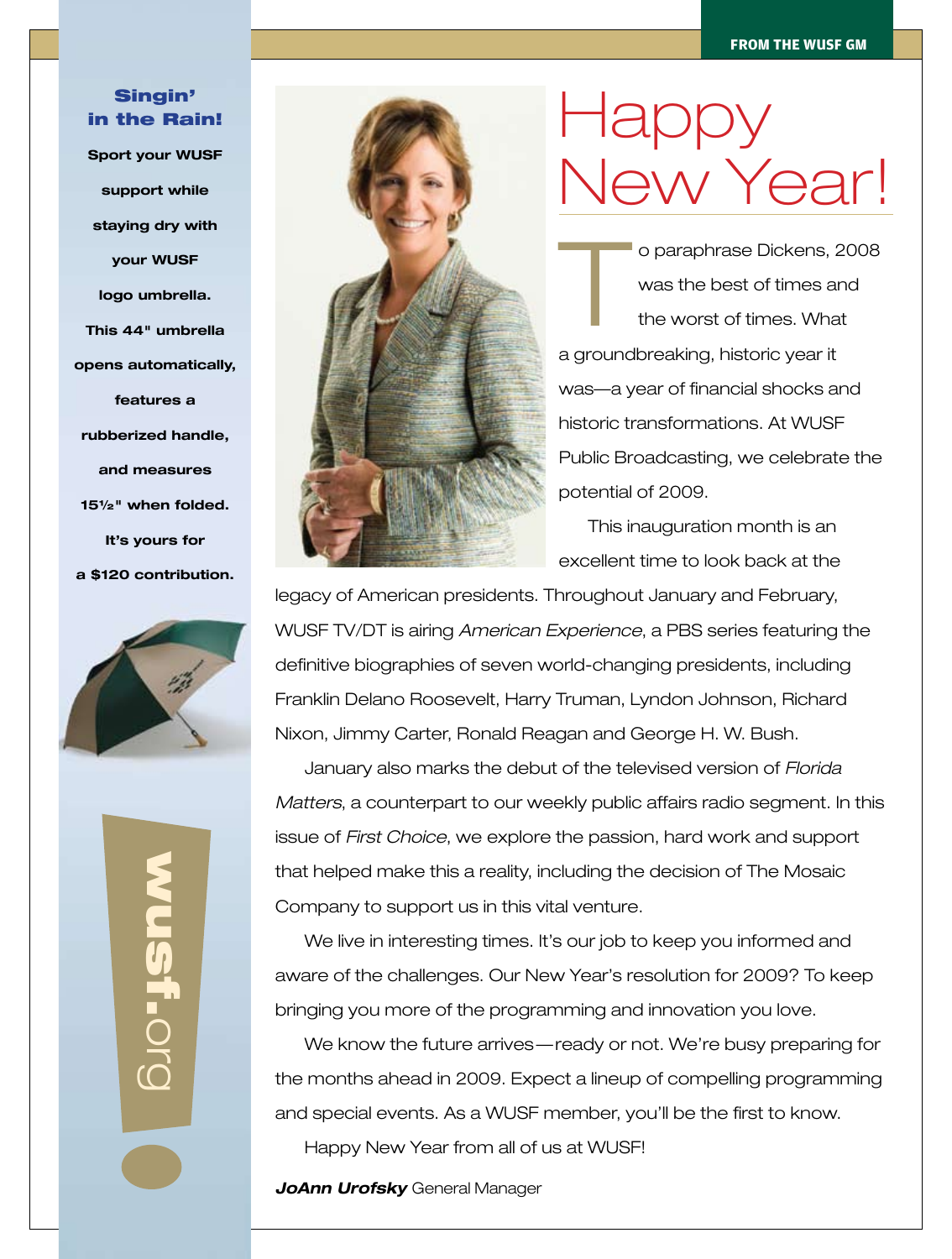

# Hail to the Chiefs

*American Experience* looks back at seven world-changing American presidents. During the 20th century, the Oval Office became the center stage for the drama of contemporary American and world history. This award-winning PBS series, airing every Sunday night at 8 p.m. on WUSF TV/DT, represents a rich and valuable body of work, presenting a perfect blend of cinematic technique, historical perspective and compelling narrative. This biographical series includes:

**FDR:** Franklin Delano Roosevelt restored hope to a hopeless nation, led the country during its greatest war and championed the common man. January 11, 8 p.m. 

**Truman:** The story of the improbable rise of a gritty American original. January 18, 8 p.m.

LBJ: One of the most astute, perplexing and larger-thanlife figures in recent American history. January 25, 8 p.m.

**Nixon:** Richard Nixon inspired divided passions in America as one of the most enigmatic political figures of his day. February 1, 8 p.m.

Jimmy Carter: The story of an ambitious peanut farmer who rose to become America's 39th president. Unaccomplished in his single term, Carter turned to humanitarian work as an ex-president. February 8, 8 p.m. **Reagan:** The life of the president who saw America as a

"shining city on a hill" and himself as its heroic defender. February 15, 8 p.m.

George H. W. Bush: An exploration of the patriarch of a political family whose influence still resonates in modern American life. February 22, 8 p.m.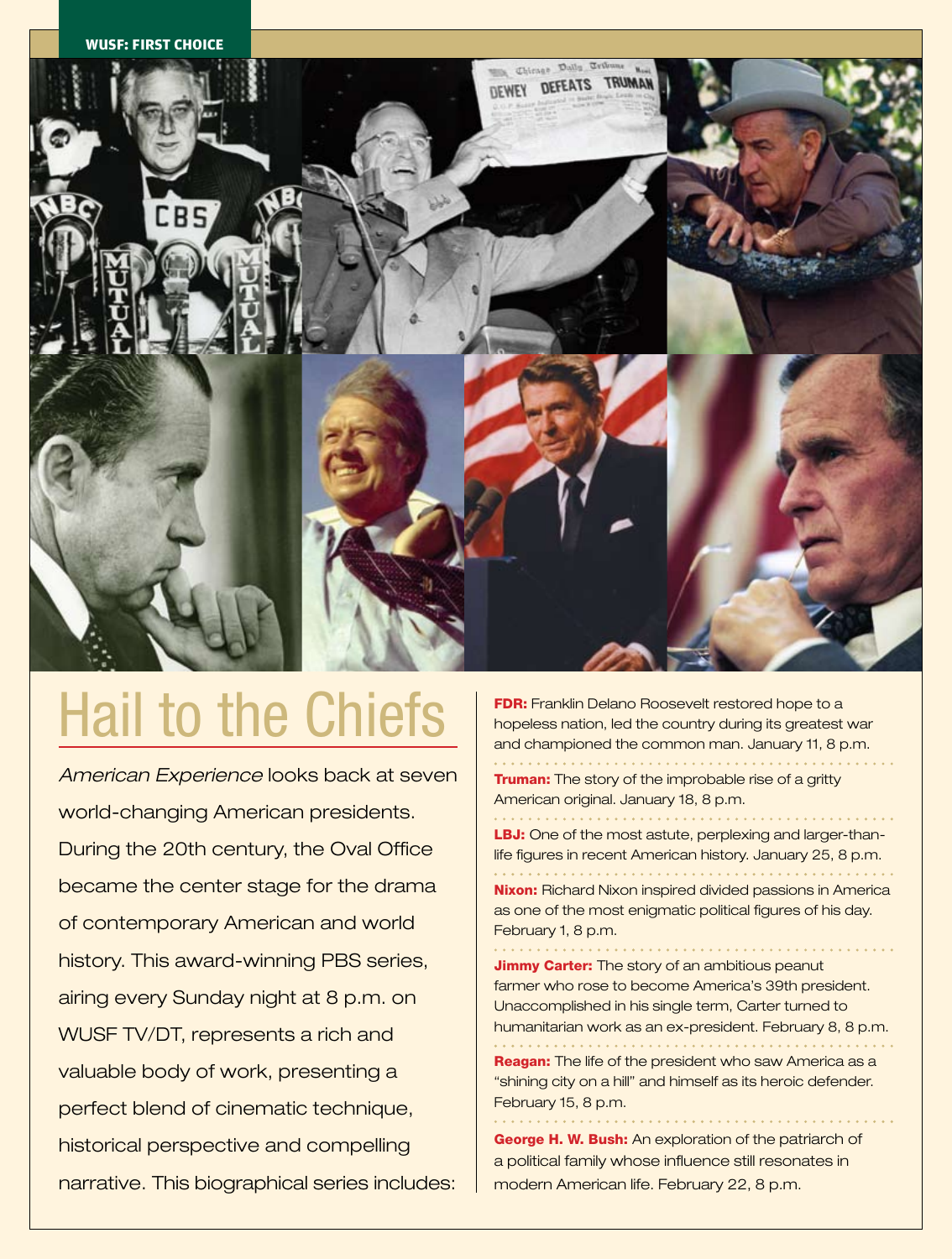

#### **Welcome Sheila Rue!**

WUSF 89.7 welcomes its new program director, Sheila Rue. Sheila will be responsible for the direction, coordination and supervision of WUSF 89.7's on-air sound and broadcast schedule. She'll work closely with management, news and music staff to help develop and maintain engaging and exceptional public radio programming.

#### **The Broadcast World Comes to Tampa**

For four days this month, January 13-16, nearly 400 public broadcasting professionals will meet in Tampa for the National Educational Television Association (NETA). What's NETA? It's a professional association that serves public television licensees and educational entities in all 50 states, the U.S. Virgin Islands, and Puerto Rico. The organization connects people and ideas, by providing quality programming, educational resources, professional development, management support, and national representation. This year, NETA will be honoring the best in program production, promotion, outreach, and instructional media. The WUSF Public Broadcasting team will be there to participate in the workshops and seminars

and celebrate public television's commitment to exceptional educational television.

#### **Opera Live!**

The *"Metropolitan Opera: Live in HD,"* a series of live performances shown in high definition in movie theaters around the world, has become a hot ticket. The 2008-2009 season began this September—with six more performances to go. If you haven't already saved the dates, here's some information about the upcoming performances and where you can see them.

#### **Upcoming Performances:**

Jan. 10, noon: Puccini's **La Rondine** with Angela Gheorghiu and Roberto Alagna. Jan. 24, 1 p.m.: Gluck's **Orfeo ed Euridice** with Stephanie Blythe and Danielle de Niese. Feb. 7, 1 p.m.: Donizetti's **Lucia di Lammermoor** with Anna Netrebko and Rolando Villazón. March 7,1p.m.: Puccini's **Madama Butterfly** with Cristina Gallardo-Domâs and Marcello Giordani. March 21, 1 p.m.: Bellini's **La Sonnambula** with Natalie Dessay and Juan Diego Flórez. May 9, 1 p.m.: Rossini's **La Cenerentola** with Elina Garanca and Lawrence Brownlee.

#### **Area Met Theater Locations:**

AMC Regency 20 2496 W. Brandon Blvd., Brandon AMC Woodland Square 20-3128 Tampa Road, Oldsmar Regal Citrus Stadium Park Mall 20 7999 Citrus Park Town Center Mall, Tampa Regal Hollywood Stadium 20 1993 Main St., Sarasota

AMC Sarasota 12 8201 S. Tamiami Trail, Sarasota

#### **British Invasion!**

Britain has been maligned for mad cow disease and bad dentistry. One thing people say about this sceptered isle is true, however: British television is simply brilliant. Beginning this month, WUSF TV/DT hosts an evening of quality British dramas each Tuesday for our legions of Anglophile viewers who have eagerly awaited the new lineup:

#### Lark Rise to Candleford

Julia Sawalha, Ben Miles and Olivia Hallinan star in this adaptation of Flora Thompson's enchanting memoir of her Oxfordshire childhood. The vanishing world of rural England is seen through the eyes of a bright teenage girl, Laura Timmins. It's a poignant glimpse into the daily lives of craftsmen, farm workers and landed gentry at the end of the 19th century. **Tuesdays at 8 p.m.**







**Tuesdays at 9 p.m.**

MI-5 This hip, intelligent, fast-paced BBC hit explores the down-anddirty work of domestic-security intelligence agents in the MI-5 (the United Kingdom's equivalent of the FBI) who deal with threats ranging from arms smugglers to religious extremists. Spycraft, it seems, is another trade at which the British excel. **Tuesdays at 10 p.m.**

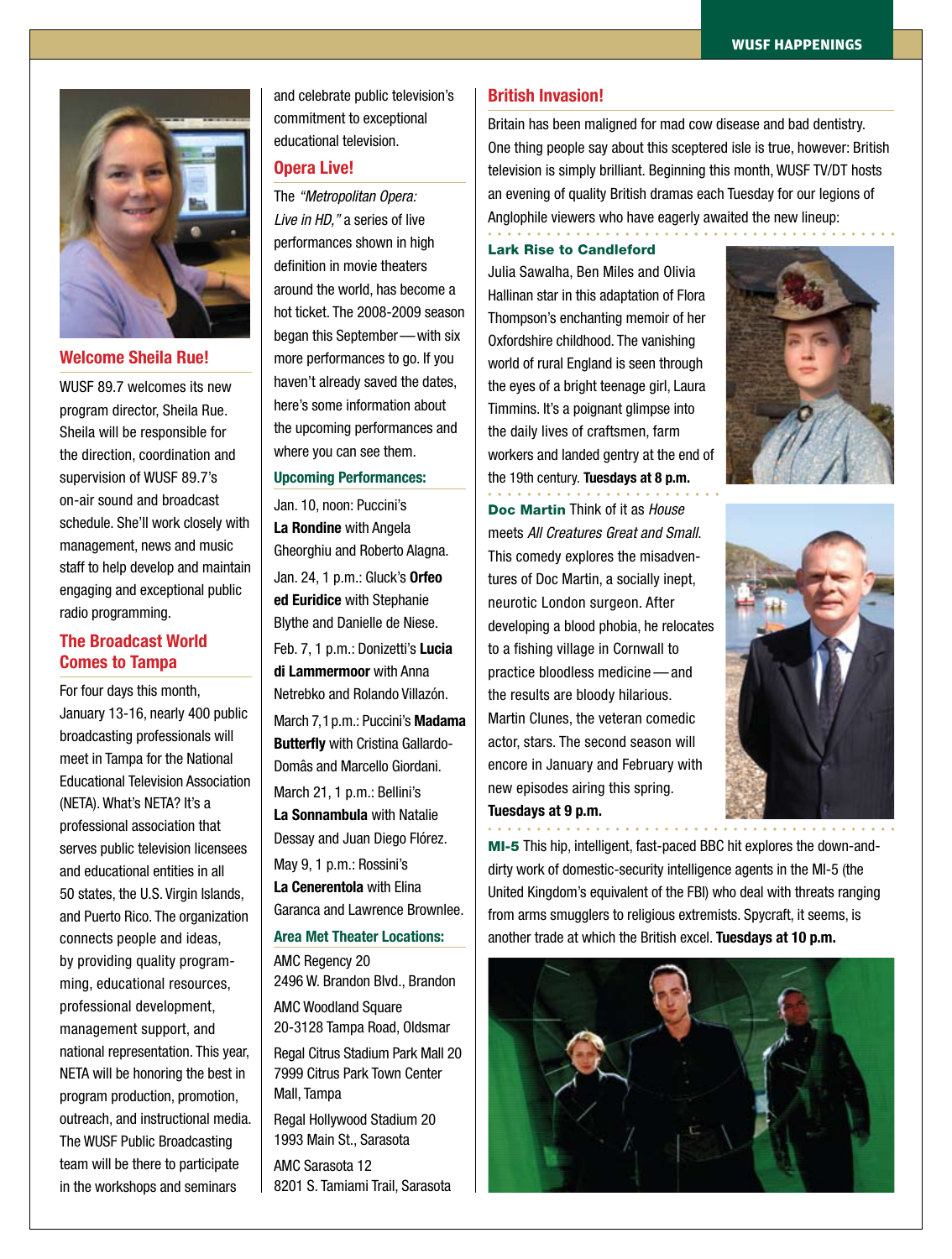# my firstchoice > wusf

" I<br>
I trave<br>
with V Even when I travel, I keep in touch with WUSF through its website. It's like bringing a part of home with me wherever I go. I'm Dr. Richard Zielinski, associate professor of music at USF, and WUSF.org is my source for news from home when I'm abroad.



**Dr. Richard Zielinski** USF associate professor of music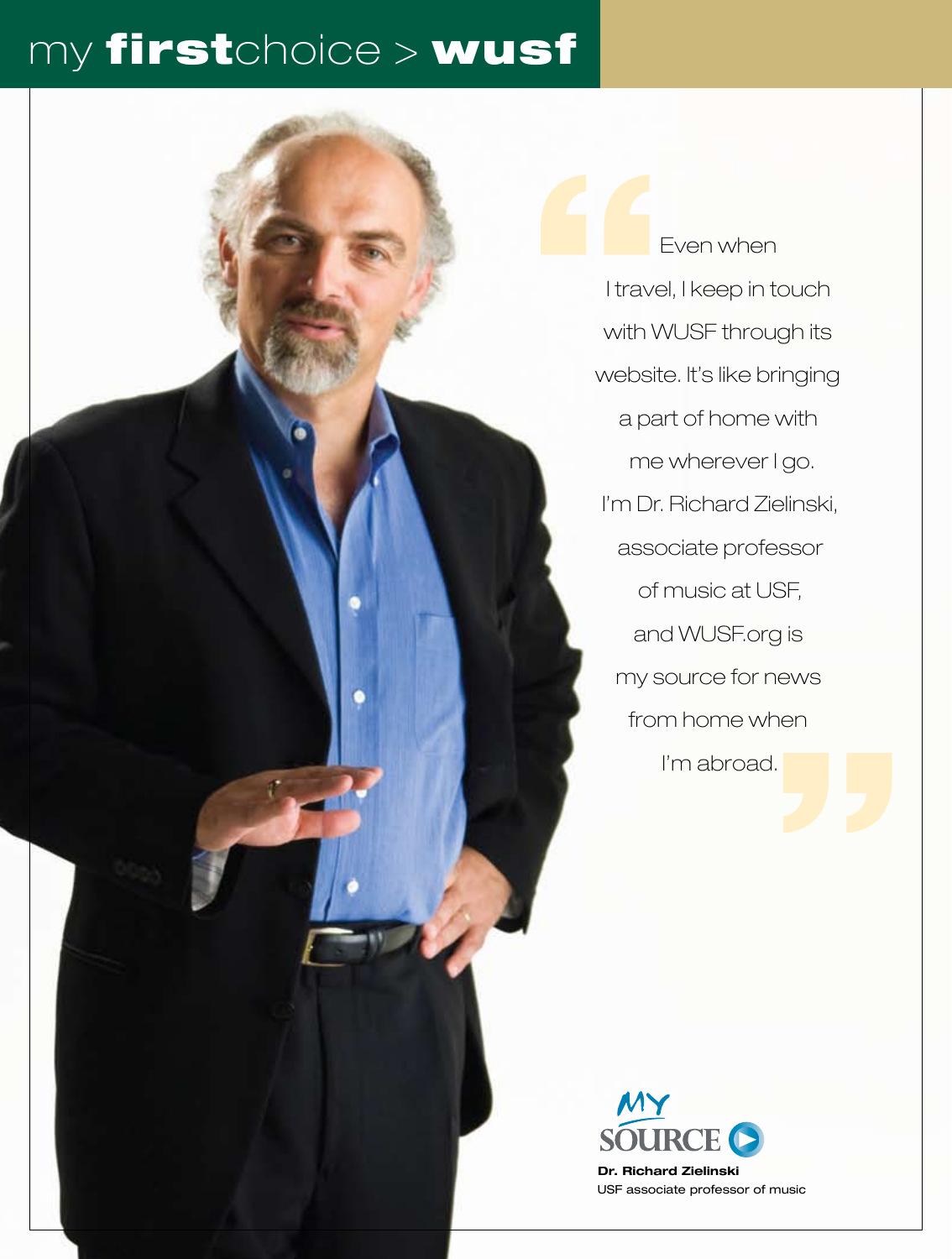### **Martha and Garland Forbes**

A sk Martha Forbes why she and her husband, Garland, have been devoted WUSF members for the past 20 years and Martha doesn't hesitate to answer.

"It's about having priorities and putting your money where your mouth is," she says. "It's really simple. If you enjoy something and don't support it, you open the door to losing it."

The Forbes, who live in Dunedin, first fell in love with public broadcasting during Garland's years in the Air Force. Stationed overseas, they listened to various programs, including *Adventures in Good Music with Karl Haas*. "We became addicted to that program," says Martha. "When we moved back to the states, we eagerly followed that show and others on public broadcasting stations."

Martha admits to more addictions, including *Morning Edition, All Things Considered, Car Talk* and *Wait Wait... Don't Tell Me!* She laughs as she pauses to catch her breath. "I could go on and on," she says. "What would we do without *A Prairie Home Companion, Marian McPartland's Piano Jazz,* or *Riverwalk*? We like it all!"

Giving back to community is nothing new for the Forbes. As a renowned endodontic micro-surgeon, Garland showcases the works



of regional artists on the walls of his three offices. He was also recently honored by U.S. Rep. Gus Bilirakis for organizing and executing his annual "Plant 1,000 Trees Before You Die" campaign.

Due to Garland's efforts, more than 4,000 trees were planted in Pasco, Pinellas, Hillsborough, Hernando, and Polk counties this past year.

Martha, who retired in 1998 as head librarian for the Library for the Blind and Physically Handicapped in Pinellas County, is a board member at the Dunedin Fine Arts Center. Avid supporters of the arts, the Forbes have filled their life and home with art and music.

"Music and art are a vital part of our life," says Martha. "For that reason, WUSF 89.7 is also a big part of our life. We're passionate about the news and entertainment programs, interviews, stories, and music."

Five years ago, the Forbes raised their membership level to become Cornerstone Society donors, a level of philanthropic giving that offers a closer relationship with WUSF.

"As Cornerstone members, we've enjoyed meeting WUSF key team members and NPR personalities," she says. "Meeting Corey Flintoff and Melissa Block were highlights for us." She says they're also looking forward to WUSF's upcoming Danube River tour with Burt Wolf in July.

"That cruise is on my wish list," says Martha. "It's a wonderful opportunity to meet other WUSF members who are also addicted to art, culture and lifelong learning."

For more information about WUSF's Cornerstone Society membership, contact Cathy Coccia at 813-974-8624.



Saint Leo University: A WUSF Partner

WUSF is proud to partner with Saint Leo University, a leading institution of higher learning that offers convenient bachelor's and master's degree programs for working adults. Named by *Consumer Digest Magazine* as a top five value in private education, Saint Leo offers affordable academic excellence at multiple learning centers in seven states. Saint Leo's MBA program can be taken in the classroom or online and in accelerated formats.

#### **Why does Saint Leo support WUSF?**

"The NPR/WUSF audience is made up of educated, curious individuals who want to learn more about the world," says Ed Austin, assistant vice president for marketing.

"These are the same kind of individuals who would be interested in the many educational benefits that Saint Leo University graduate degree programs offer." For more information on Saint Leo University, visit www.saintleo.edu

### **Producers Circle Membership**

Producers Circle<br>
members<br>
demonstrate their members

commitment to excellence in broadcasting by supporting WUSF with an annual membership contribution of \$250 or more. By doing that, these very special members assist WUSF in providing the community with engaging public radio and television programs and ensure the continued broadcast of high quality programming on WUSF that is creative, entertaining, responsive, educational, and trustworthy.

And there's more! Producers Circle members get a toll-free phone line that gives them a direct connection with WUSF. As a Producers Circle member, you also have direct access to WUSF's lending library where you can choose from a variety of public broadcasting programs and musical selections.



Intrigued? Just call the WUSF Member Services office at 813-974-8626 (or 800-741-9090), email us at memberservices@wusf. org, or join online at www. wusf.org. We look forward to welcoming you to the Producers Circle!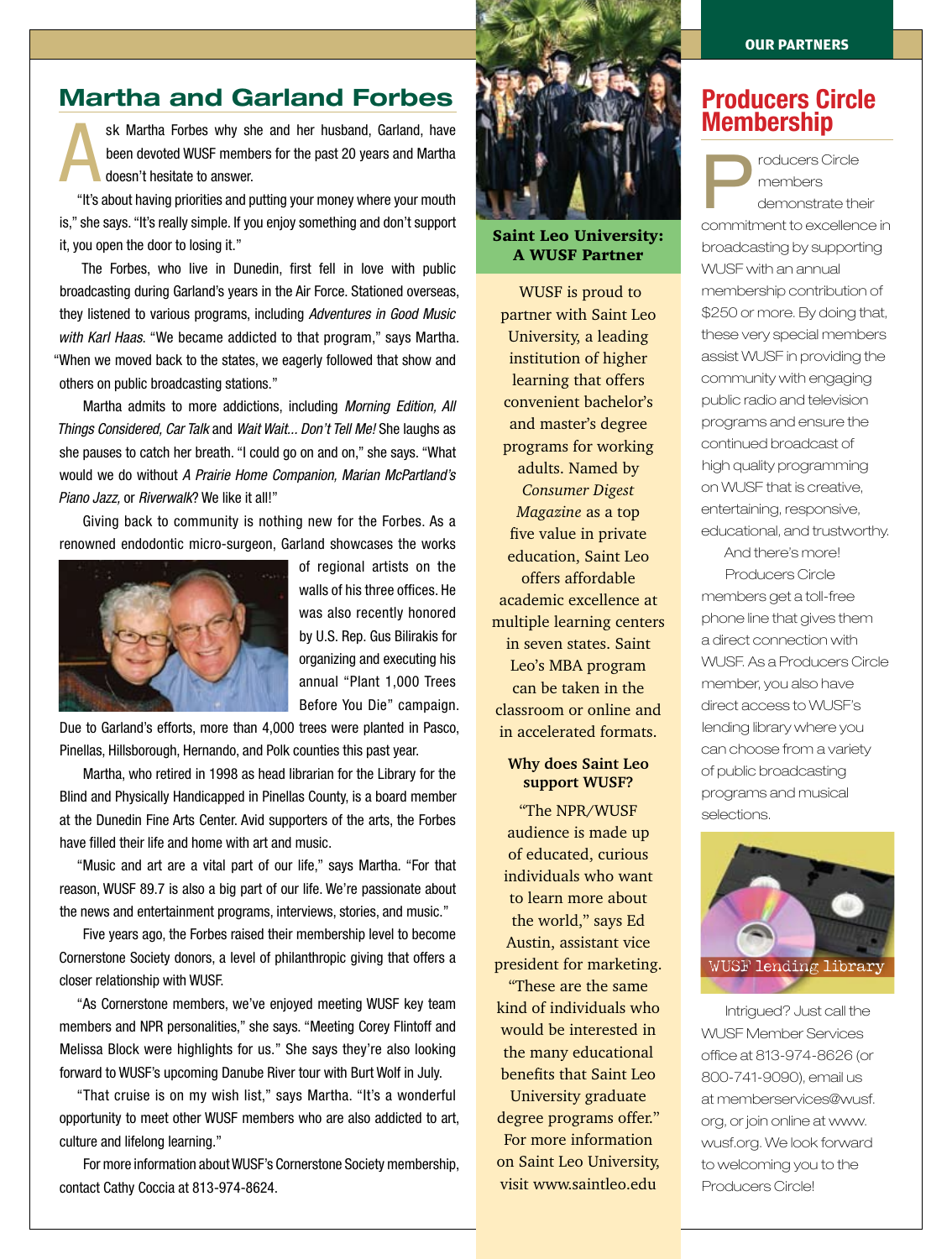#### **WUSF 89.7 RADIO SCHEDULE**

| <b>Monday through Friday</b>                             |                  |
|----------------------------------------------------------|------------------|
| <b>Morning Edition</b><br>with Carson Cooper             | $5-9a.m.$        |
| <b>Classical Music</b><br>with Russell Gant              | 9 a.m.-1 p.m.    |
| Classical Music<br>with Bethany Cagle                    | 1-4 p.m.         |
| <b>All Things Considered</b><br>with Susan Giles Wantuck | $4 - 6:30$ p.m.  |
| <b>Marketplace</b>                                       | $6:30-7$ p.m.    |
| <b>Classical Music</b><br>with Coleen Cook               | $7-10$ p.m.      |
| <b>Jazz with Bob Seymour</b>                             | 10 p.m.-1 $a.m.$ |
| $l$ azz                                                  | $1 - 5$ a.m.     |
| <b>Friday</b>                                            |                  |
| <b>All Things Considered</b>                             | 4-6 p.m.         |
| <b>Florida Matters</b>                                   | $6 - 6:30$ p.m.  |
| <b>Riverwalk</b>                                         | 10-11 p.m.       |
| Jazz at Lincoln Center                                   | 11 p.m.-midnight |
| Jazz Set<br>with Dee Dee Bridgewater                     | midnight-1 a.m.  |
| <b>Saturday</b>                                          |                  |
| Jazz                                                     | $1 - 6$ a.m.     |
| <b>Classical Music</b>                                   | $6 - 8$ a.m.     |
| <b>Weekend Edition</b>                                   | $8-10a.m.$       |

| <b>Car Talk</b>              | $10-11$ a.m.    |
|------------------------------|-----------------|
| Wait Wait Don't Tell Me!     | $11$ a.m.-noon  |
| <b>Classical Music</b>       | noon-1 p.m.     |
| <b>Metropolitan Opera</b>    | $1-5$ p.m.      |
| <b>All Things Considered</b> | 5-6 p.m.        |
| A Prairie Home Companion     | 6-8 p.m.        |
| <b>This American Life</b>    | 8-9 p.m.        |
| Piano Jazz                   | 9-10 p.m.       |
| <b>Jazz with Bob Seymour</b> | 10 p.m.-1 a.m.  |
| <b>Sunday</b>                |                 |
| $J$ azz                      | $1 - 6$ a.m.    |
| <b>Classical Music</b>       | $6 - 8$ a.m.    |
| <b>Weekend Edition</b>       | $8 - 10a.m.$    |
| <b>Florida Matters</b>       | 10-10:30 a.m.   |
| <b>Classical Music</b>       | $10:30-11$ a.m. |
| <b>Sunday Baroque</b>        | 11 a.m.-1 p.m.  |
| <b>Classical Music</b>       | $1-3$ p.m.      |
| A Prairie Home Companion     | $3-5$ p.m.      |
| <b>All Things Considered</b> | 5-6 p.m.        |
| Studio 360                   | 6-7 p.m.        |
| SymphonyCast                 | 7-9 p.m.        |
| <b>Classical Music</b>       | 9-11 p.m.       |
| $J$ azz                      | 11 p.m.-5 a.m.  |

The WUSF Radio Reading Service (RRS) is accessible to those who qualify 24 hours a day via a special radio receiver, provided at no charge, or through the WUSF TV/DT Channel 16 SAP option.

#### **WUSF 89.72 RADIO SCHEDULE**

| <b>Monday through Friday</b>                 |                           |
|----------------------------------------------|---------------------------|
| <b>Morning Edition</b><br>with Carson Cooper | 5-9 a.m.                  |
|                                              |                           |
| <b>Tell Me More</b>                          | $9-10a.m.$                |
| The Diane Rehm Show                          | $10-$ noon                |
| Fresh Air                                    | noon-1 p.m.               |
| Day to Day                                   | $1-2 p.m.$                |
| <b>Talk of The Nation</b>                    | 2-4 p.m.                  |
| All Things Considered                        |                           |
| with Susan Giles Wantuck                     | $4 - 6:30$ p.m.           |
| <b>Florida Matters</b>                       | (Friday only) 6-6:30 p.m. |
| Marketplace                                  | $6:30-7$ p.m.             |
| The World                                    | 7-8 p.m.                  |
| On Point                                     | 8-10 p.m.                 |
| <b>To The Point</b>                          | 10-11 p.m.                |
| BBC World Service News 11 p.m.-5 a.m.        |                           |
| <b>Saturday</b>                              |                           |
| <b>BBC World Service News</b>                | 5-6 a.m.                  |
| <b>World Vision Report</b>                   | 6-6:30 a.m.               |
| <b>Florida Matters</b>                       | $6:30-7$ a.m.             |
| Only A Game                                  | $7-8a.m.$                 |
| <b>Weekend Edition</b>                       | $8-10a.m.$                |
| Car Talk                                     | $10-11$ a.m.              |
| Whad' Ya Know?                               | 11 a.m.-1 p.m.            |
| Wait Wait Don't Tell Me!                     | $1-2 p.m.$                |
| Weekend America                              | 2-4 p.m.                  |
| <b>BBC Newshour</b>                          | 4-5 p.m.                  |

| All Things Considered                       | 5-6 p.m.        |
|---------------------------------------------|-----------------|
| Fresh Air Weekend                           | 6-7 p.m.        |
| This American Life                          | 7-8 p.m.        |
| The Changing World                          | 8-9 p.m.        |
| <b>Selected Shorts</b>                      | 9-10 p.m.       |
| <b>Conversations from</b><br>the World Café | 10-11 p.m.      |
| BBC World Service News 11 p.m.-5 a.m.       |                 |
| <b>Sunday</b>                               |                 |
| <b>BBC World Service News</b>               | 5-6 a.m.        |
| The People's Pharmacy                       | 6-7 a.m.        |
| Speaking of Faith                           | 7-8 a.m.        |
| <b>Weekend Edition</b>                      | $8 - 10$ a.m.   |
| Studio 360                                  | 10-11 a.m.      |
| Latino USA                                  | 11-11:30 a.m.   |
| <b>Florida Matters</b>                      | 11:30 a.m.-noon |
| Best of Our Knowledge                       | noon-2 p.m.     |
| The Infinite Mind                           | 2-3 p.m.        |
| The Splendid Table                          | 3-4 p.m.        |
| <b>BBC Newshour</b>                         | 4-5 p.m.        |
| All Things Considered                       | 5-6 p.m.        |
| On the Media                                | 6-7 p.m.        |
| National Geographic World Talk 7-8 p.m.     |                 |
| Living on Earth                             | 8-9 p.m.        |
| The Tavis Smiley Show                       | 9-11 p.m.       |
| <b>BBC World News</b>                       | 11 p.m.-5 a.m.  |
|                                             |                 |



## the digital switch

**Next month, federal law will require that all full-power television broadcast stations begin broadcasting in digital format only. By February 17, 2009, viewers who rely on antennas to receive over-the-air broadcast signals will need to obtain separate converter boxes or purchase a TV with a digital tuner. All U.S. households are eligible to request up to two coupons — worth \$40 each to be used toward the purchase of up to two converter boxes. Ready to convert? For more information, visit wusf.org and click on DTV Answers.**

 $0110110101$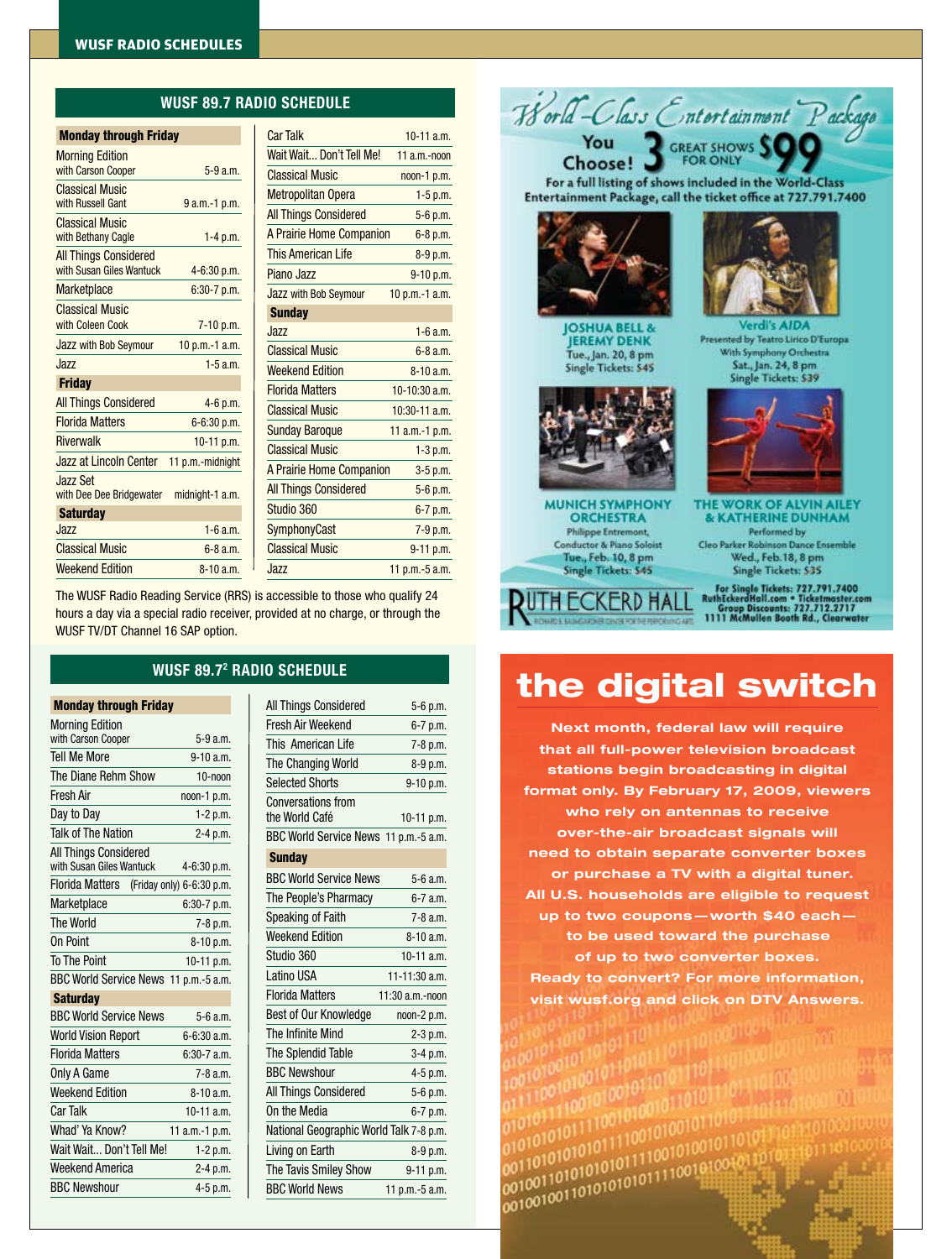#### Thursday 1st

**8:00 p.m.** Nature "American Eagle" **9:00 p.m.** Wild Things "Life at the Poles" **10:00 p.m.** Attenborough Wildlife Collection "Living with Dinosaurs"

#### Friday 2nd

**8:00 p.m.** Antiques Roadshow "Trash To Treasure" **9:00 p.m.** Rick Steves' Europe "Barcelona and Catalunya" **9:30 p.m.** Travelscope "Desert Birds, Bats and Wildflowers" **10:00 p.m.** Globe Trekker

"Northern France"

#### Saturday 3rd

**8:00 p.m.** Janson Movie Star Package "Jack Lemmon: America's Everyman" **9:00 p.m.** Saturday Night Movie "Auntie Mame"

#### Sunday 4th

**8:00 p.m.** NOVA "Hunting the Hidden Dimension" **9:00 p.m.** Spell of the Poincare **Conjecture 10:00 p.m.** American Experience "The Crash of 1929"

#### Monday 5th

**8:00 p.m.** Rick Steves' Europe "Little Europe: Five Micro-Countries" **8:30 p.m.** Rudy Maxa's World "Mendoza, Argentina" **9:00 p.m.** Adirondacks

#### Tuesday 6th

**8:00 p.m.** Lark Rise to Candleford **9:00 p.m.** Doc Martin "Old Dogs" **10:00 p.m.** MI-5

#### Wednesday 7th

**8:00 p.m.** Art Wolfe's Travels to the Edge "The Making of Travels to the Edge" **8:30 p.m.** Burt Wolf: Travels and Traditions "Tulip Time Cruise" **9:00 p.m.** This Old House **9:30 p.m.** Hometime "Half Finished Shed" **10:00 p.m.** Ice Blink

#### Thursday 8th

**8:00 p.m.** Nature "Cuba: Wild Island of the Caribbean" **9:00 p.m.** Wild Things "Rivers of Africa: Rivers of Danger" **10:00 p.m.** Wild Things "Rivers of Africa: Rivers of Giants" Friday 9th

**8:00 p.m.** Antiques Roadshow "Wild Things" **9:00 p.m.** Rick Steves' Europe "Little Europe: Five Micro-Countries" **9:30 p.m.** Travelscope "Ontario, Canada's Far North" **10:00 p.m.** Globe Trekker "Deep South U.S.A."

#### Saturday 10th

**8:00 p.m.** Janson Movie Star Package "Charlton Heston: A Man For All Seasons" **9:00 p.m.** Saturday Night Movie

"North by Northwest"

#### Sunday 11th

**8:00 p.m.** American Experience "FDR: The Center of the World/Fear Itself" **10:00 p.m.** American Experience "FDR: The Grandest Job in the World/The Juggler"

#### Monday 12th

**8:00 p.m.** Rick Steves' Europe "Great Swiss Cities" **8:30 p.m.** Rudy Maxa's World "Tokyo, Japan" **9:00 p.m.** Rick Steves' Iran **10:00 p.m.** Rumi Returning

#### Tuesday 13th

**8:00 p.m.** Lark Rise to Candleford **9:00 p.m.** Doc Martin "In Loco" **10:00 p.m.** MI-5

#### Wednesday 14th

**8:00 p.m.** Art Wolfe's Travels to the Edge "Mongolia: Mountain to Steppe" **8:30 p.m.** Burt Wolf: Travels and Traditions "Islands of Bermuda" **9:00 p.m.** This Old House **9:30 p.m.** Hometime "Shed Finale" **10:00 p.m.** Life a House Built: The 25th Anniversary of the Jimmy and Rosalynn Carter Work Project

#### Thursday 15th

**8:00 p.m.** Nature "Superfish" **9:00 p.m.** Of Sharks and Men "The Origin of Fear" **10:00 p.m.** Wild! "Sharks: End of the Myth"

#### Friday 16th

**8:00 p.m.** Antiques Roadshow "Palm Springs, CA" Part 1 **9:00 p.m.** Rick Steves' Europe "Great Swiss Cities" **9:30 p.m.** Travelscope "Custer Country, Montana" **10:00 p.m.** Globe Trekker "Malawi & Zambia"

#### Saturday 17th

**8:00 p.m.** Saturday Night Movie "Ben Hur"

#### Sunday 18th

**8:00 p.m.** American Experience 'Truman" Part 1 **10:30 p.m.** American Experience 'Truman" Part 2

#### Monday 19th

**8:00 p.m.** Rick Steves' Europe "Vienna and the Danube" **8:30 p.m.** Rudy Maxa's World "Kyoto, Japan" **9:00 p.m.** Colorblind **10:00 p.m.** Clinton 12

#### Tuesday 20th

**8:00 p.m.** Lark Rise to Candleford **9:00 p.m.** Doc Martin "Blood is Thicker" **10:00 p.m.** MI-5

#### Wednesday 21st

**8:00 p.m.** Art Wolfe's Travels to the Edge "Earth, Air, Fire and Water" **8:30 p.m.** Burt Wolf: Travels and Traditions "Cruising the Rhine" **9:00 p.m.** This Old House **9:30 p.m.** Hometime "Stone Retaining Wall" **10:00 p.m.** Telling the Truth: The Best in Broadcast Journalism

#### Thursday 22nd

**8:00 p.m.** Nature "Sharkland" **9:00 p.m.** Of Sharks and Men The Faces of Fear **10:00 p.m.** Wild! "Living with Wolves"

#### Friday 23rd

**8:00 p.m.** Antiques Roadshow "Palm Springs, CA" Part 2 **9:00 p.m.** Rick Steves' Europe "Vienna and the Danube" **9:30 p.m.** Travelscope "Brittany, France"

**10:00 p.m.** Globe Trekker "Pakistan" Saturday 24th

#### **8:00 p.m.** Saturday Night Movie "The Greatest Story Ever Told"

Sunday 25th

**8:00 p.m.** American Experience "LBJ" Part 1 **10:00 p.m.** American Experience

"LBJ" Part 2

#### Monday 26th

**8:00 p.m.** Rick Steves' Europe "The Czech Republic Off the Beaten Path" **8:30 p.m.** Smart Travels – Pacific Rim with Rudy Maxa "Maui and Hawaii's Big Island"

**9:00 p.m.** Great Scenic Railway Journeys: Celebrating North America's Steam Railways Part 1 **10:00 p.m.** Great Scenic Railway Journeys: Celebrating North

America's Steam Railways Part 2

#### Tuesday 27th

**8:00 p.m.** Lark Rise to Candleford **9:00 p.m.** Doc Martin "Aromatherapy" **10:00 p.m.** MI-5

#### Wednesday 28th

**8:00 p.m.** Art Wolfe's Travels to the Edge "Bolivia: The Altiplano" **8:30 p.m.** Burt Wolf: Travels and Traditions "Cruising France" **9:00 p.m.** This Old House **9:30 p.m.** Hometime "Basement Headroom" **10:00 p.m.** Washington National Cathedral: A New Century, A New Calling

#### Thursday 29th

**8:00 p.m.** Nature "Encountering Sea Monsters" **9:00 p.m.** Of Sharks and Men "The Facts and Fear" **10:00 p.m.** Wild! "Wild Dogs Biting Back"

#### Friday 30th

**8:00 p.m.** Florida Matters **8:30 p.m.** TBA **9:00 p.m.** Antiques Roadshow "Palm Springs, CA" Part 3 **10:00 p.m.** Globe Trekker "Iran"

#### Saturday 31st

**8:00 p.m.** Janson Movie Star Package "Burt Lancaster: Daring to Reach" **9:00 p.m.** Saturday Night Movie "Pat and Mike" **10:35 p.m.** They Called Me Kathy



#### **Where to Watch**

#### **Over the Air**

16 WUSF TV (analog)

#### **Digital**

- 16.1 WUSF TV/DT
- 16.2 WUSF Kids
- 16.3 Create TV
- 16.4 Florida Knowledge Network

#### **WUSF on Verizon FiOS**

- 016 WUSF TV (analog)
- 470 WUSF TV/DT
- 473 WUSF Kids
- 472 Create
- 471 Florida Knowledge **Network**

#### **WUSF on Bright House**

- 016 WUSF TV (analog)
- 616 WUSF TV/DT
- 617 WUSF Kids
- 618 Create
- 619 Florida Knowledge **Network**

#### **WUSF on Comcast**

016 WUSF TV (analog)

\*Programs scheduled are subject to change after printing of this publication.